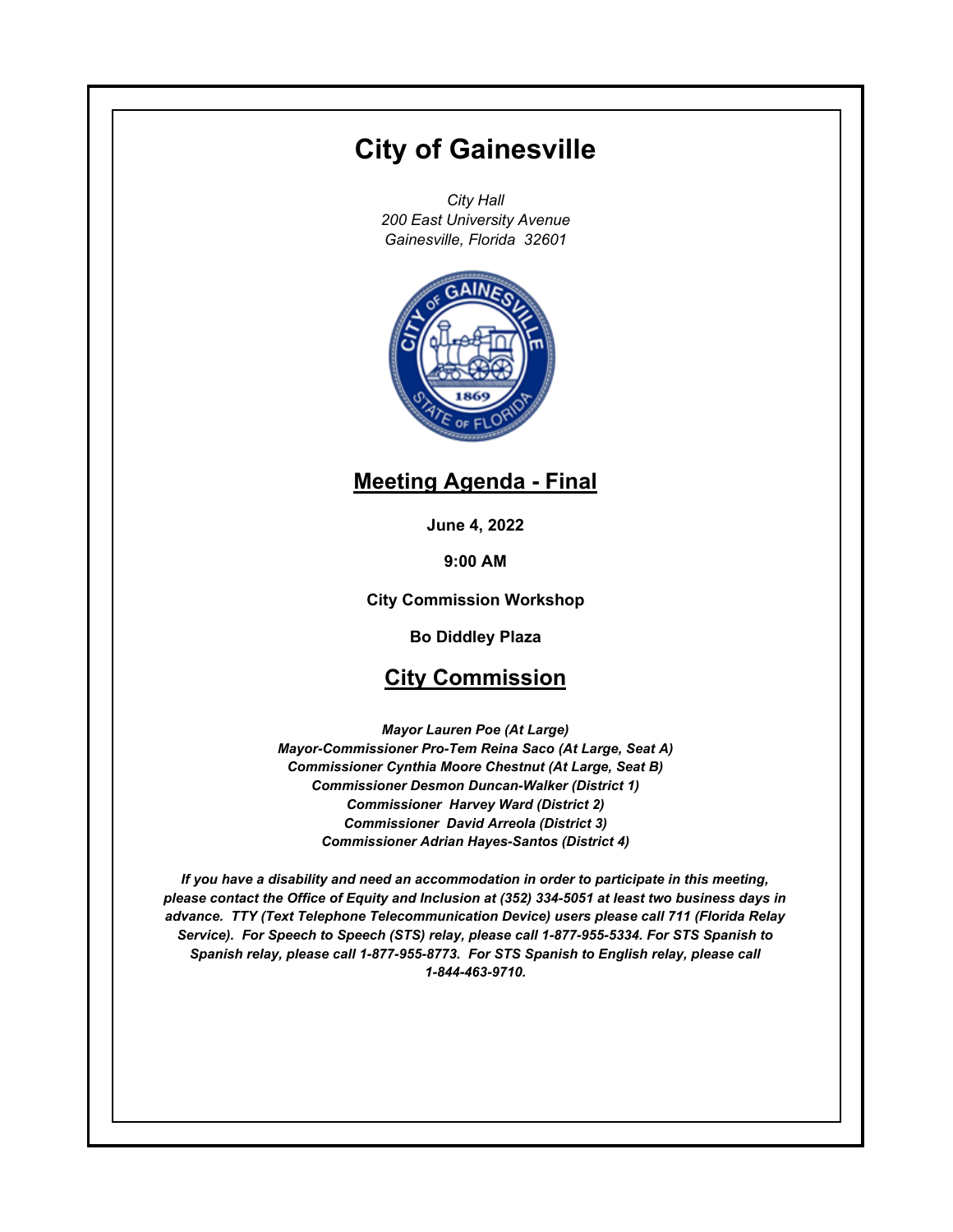### **CALL TO ORDER**

### **AGENDA STATEMENT**

*"Individuals are encouraged to participate in City of Gainesville meetings. In general, speakers will be limited to 3 minutes for general public comment once during the meeting. Speakers who wish to participate in early public comment will be limited to 3 minutes to speak on one agenda item or 5 minutes if they wish to speak on several agenda items. If speakers do not participate in early public comment, speakers will be limited to 3 minutes per agenda item. The City of Gainesville encourages civility in public discourse and requests that speakers direct their comments to the Chair. Signs, props and posters are not permitted in the meeting room."*

### **ROLL CALL**

#### **ADOPTION OF THE AGENDA**

#### **BUSINESS DISCUSSION ITEMS**

#### [211194.](http://gainesville.legistar.com/gateway.aspx?m=l&id=/matter.aspx?key=33976) **Affordable Housing Workshop (B)**

*Explanation: The City Commission has prioritized Housing Strategies as a top priority in the City's Strategic Plan. During recent Commission Meetings as well as several City Advisory Board meetings, research around different affordable housing strategies and actions have been discussed by our elected officials, staff and our neighbors. On March 17 City staff presented the "2022 Affordable Housing Framework" report to the City Commission. The report presented robust data on the current state of affordable housing in Gainesville, as well as indicated the programs and solutions currently available by the City and our local partners to address the affordable housing crisis.*

> *On April 7, 2022 the City Commission approved two workshops be scheduled for May 9th and May 17th to discuss affordable housing topics, with a focus on public engagement at both events. On April 21, 2022 the City Commission approved an additional workshop to be hosted on May 21st, 2022 for further opportunity to engage more neighbors in this important topic. Due to unforeseen need to cancel the May 17 and May 21 Workshops, the City Commission approved two reschedule dates for June 1 and June 4 to host the workshops.*

> *Staff have organized three workshops to bring the community together to learn about and discuss various potential solutions to affordable housing.*

*The Workshop on May 9th and June 4th will address several topics via breakout sessions, including but not limited to Community Land Trusts, Affordable Housing Preservation, First-time Homebuyer Programs, the*